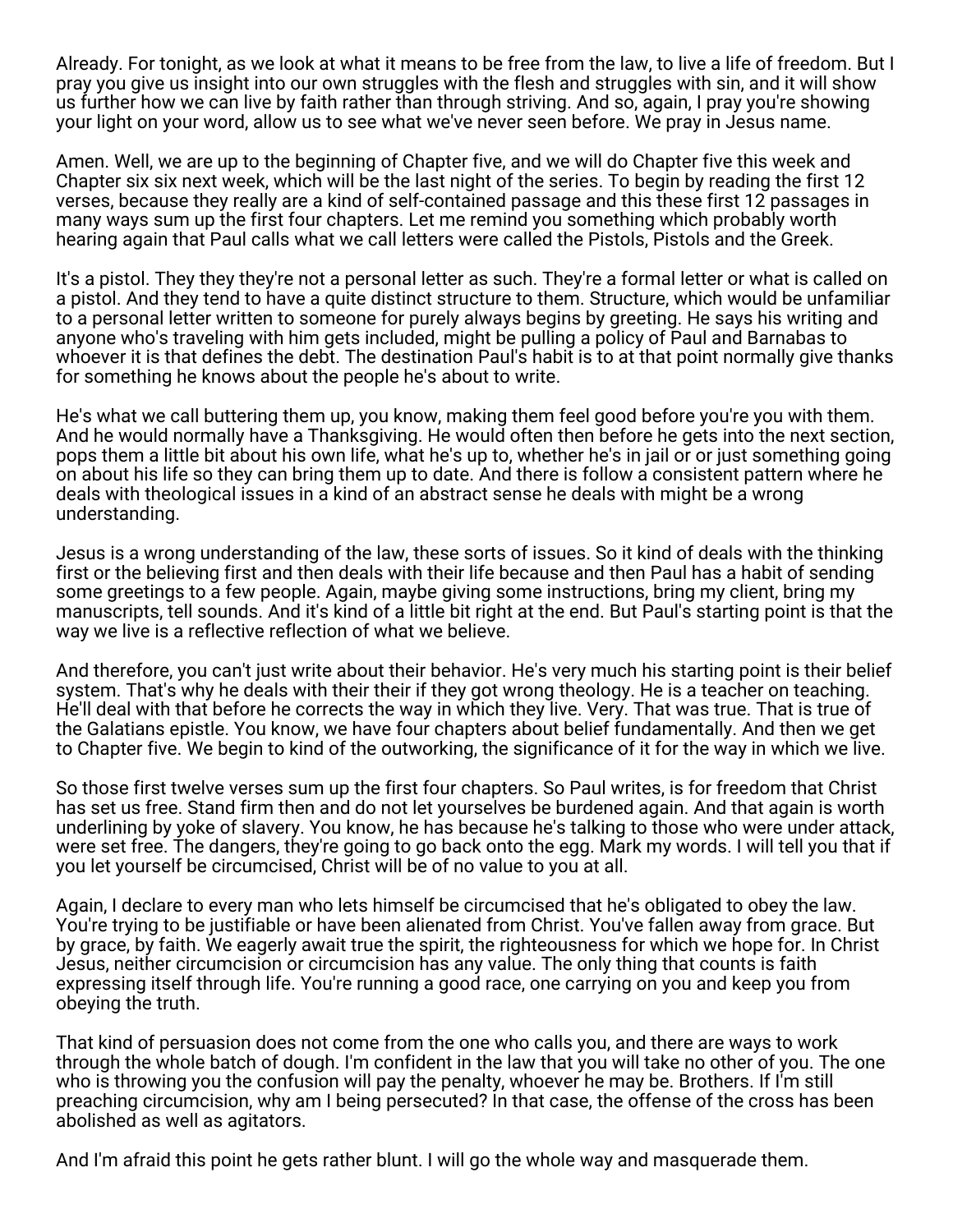Masquerade themselves. Why don't they? You, my brothers were called to be free, but do not use your freedom. Says to indulge in sinful the sinful nature. Rather serve one another in love. Never going to come to visit that much. So it just sort of is twelve. Is it a summary passage, he summarizes in three ways, firstly, that to be under the law is under attack and it's the yoke of slavery.

And, you know, in terms of various cultures to do with slavery, that slave was identifiable by by but in terms like that. And they had been under it. And it was the yoke of a law because he knows and they know as Jewish believers, as people, the crushing burden of trying to please God through obeying the law. And I was just was just like bearing a heavy egg. What seems to be clear, having been told that they don't need to observe the law, people have come and said to themselves that if you're not circumcised, you must be circumcised.

If your children are not circumcised, they must be circumcised. In other words, that they must become Jews before they can continue to walk on faith. And Paul says he says, I tell you that if you let yourself be circumcised, Christ will be of no value to you at all. So it's it's not the circumcision, but it's the symbol that it represents it. The symbol of circumcision is that I am no longer relying on my faith in Christ to save me.

I am now relying on my observance of the law to save me. Again, he says, I declare to every man who let himself be circumcised that he's obligated to the whole law. You see, if you remember early on, he says, look, once you're under the law, if you broke one of the law, under the law, if you file one, you tell them you can't pick and choose the law. You can't say, well, I'll just keep one law and the rest of it I'll keep my faith.

You know, that is the danger in groups like the Seventh Day Adventists who who say, well, really, you know, we're saved by grace through Christ. But you must observe the Sabbath. Once you say you're under one law, you're under the whole lot. And Paul will say he says you are trying to be justified by the law, had been alienated from Christ. You've fallen away from grace. For Paul, be the antithesis, the opposite of grace is the law, because law is works, law is self-righteousness.

Grace is of faith. Grace is God's mercy. And so what is it? Where do you stand on this, that this is going on, this is going to get laid down a path and this teaching of polls was capable of really being misunderstood? Why don't we turn for a moment, turn to the right at the end of Romans Chapter five, and we're going to be going backwards and forwards to Rhymin or not. Romans, five 20. He says the law was at odds that trespass would increase, but with an increased grace increased or more.

So the justice in reindeer deaths, also grace might reign through righteousness to bring eternal life. Now, Paula saying what the law confers with their sin, confronted with their need of Christ, we certainly understand that God loves us not because of our self-righteousness, because of his grace. The more recent increase. The milk price increased. You know, and it like it's just like the worst since then, the greater the sense of God's grace towards us. And then he says, what then?

Shall we say? Shall we? This is Romans six. When shall we go on sinning? That grace may increase. And of course, he says by no means. I mean, we might have occasion to come back into that because this was the. In one sense of the people who are coming in and teaching law. The feeling was there, if it's salvation by grace, without law, people are going to become law less. You know what, then, is there to protect us, what then is to maintain the way in which we live?

Because if the law has been our protector all these years since the covenant made to Abraham and most of the law is good and is pure and of his spiritual, because there Zapotec, that one is going to protect us. If we abandon the law. And people have heard this message, heard Paul saying that's not what he said, but this is a message beginning around Paul's preaching gospel. But it's you say by Christ and then it doesn't matter what you do.

In fact, he says, what does that mean? Listen, all the more the grass my band is is his message one, which is a kind of grace which says once you say you're always saved and it doesn't matter where you lived because you saved my grass. And I have to worry if I didn't have to worry how I live it all now.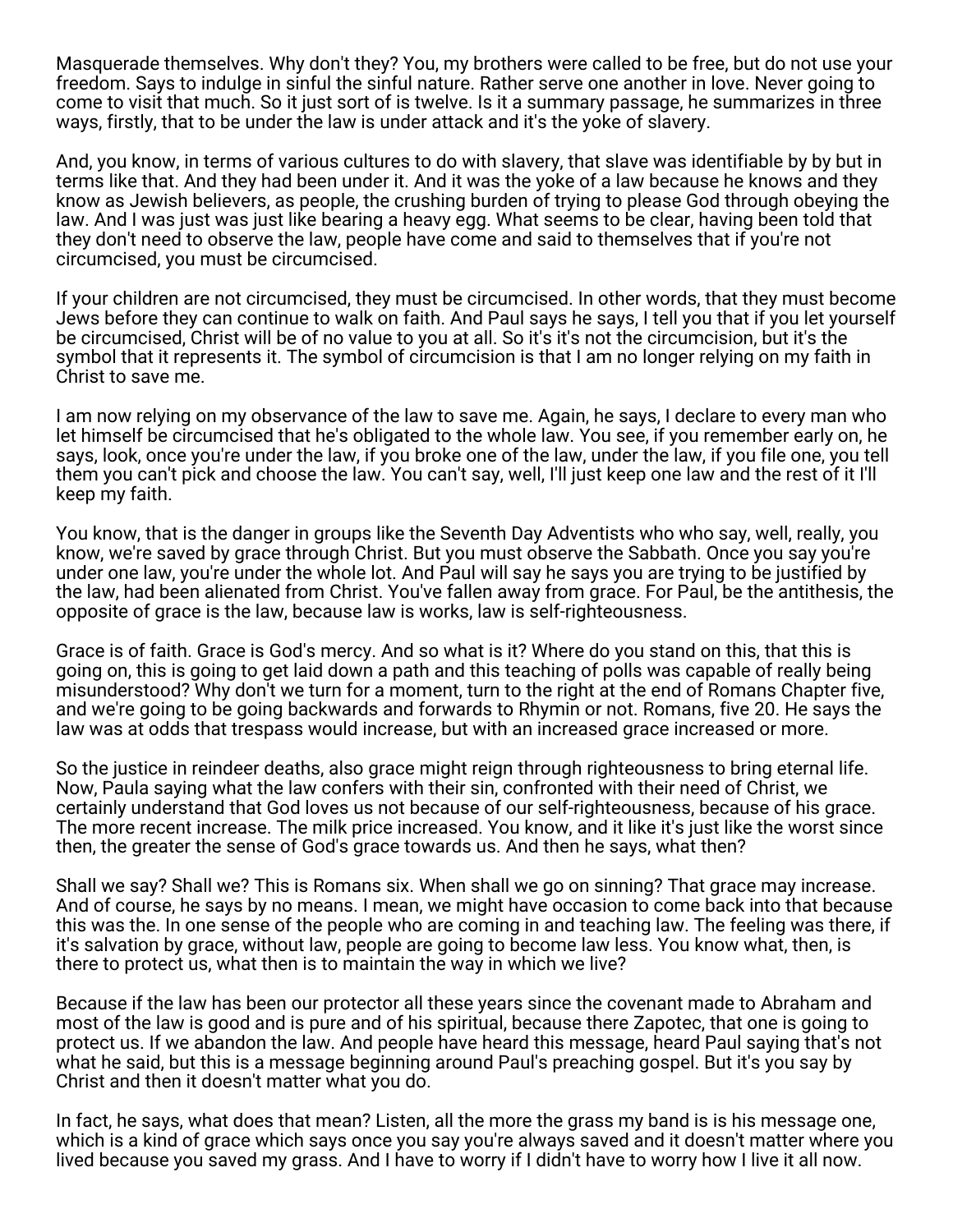People concerned with this said, well, OK, why don't we then have a message, which is we're saved by grace once we're saved, let's live under the law so the law will protect us.

But for Paul, you can't go that way because once once you get back under the law, you've you are distancing yourself from Christ. The question for us then is what protects us? What protects us from lawlessness? Pulsers inversed five, going back to Galatians five, but by faith, we eagerly await what what protects us is the faith life which we're going to spell out. He stood for and Christ, neither circumcision or circumcision has any value, and I was whether you're a Jew or Gentile is of no consequence.

The only thing that counts is faith expressing itself through love. And this is so. He thought that being under the law was a joke. He's thought that it doesn't matter whether you're a Jew or Gentile, faith is the key. And the key is that faith expressing itself through love. And we're going to unpack that a little bit later on versus 12 through 15. But we need to understand it. We need a poll. Paul does not see the law abolished in a way that would lead to lawlessness.

But rather, he sees the law rightly understood, becomes love. And that you love God with all your heart, with all your mind and all he saw, with all your love, your neighbor as yourself, and that that and that, therefore the faith what God's looking for is a faith expressed in love. And as I said, we'll get to it when we get to and there's one more thing in this passage from verse seven onwards, he says, well, the law was not evil, but it's oppressive.

And now the matter with you, George Antoun. And then he warns us against those who will come in and try and rob us of our freedom so that not only can we be robbed of our freedom in Christ by wrong teaching, but we can be robbed by people who actually set out to rob us evaporate. He says you are running a good race. Who cashed in on you and kept you from buying the truth. That kind of persuasion does not come from the one who called you.

This is not from God who calls us where it come from. He says, Don't you realize a little yeast works right through the whole batch of that? You've got to have one foundational issue. A faith wrong, and it can just like seep through your whole understanding that I've, you know, I've seen you've heard me talk about it before, but I remember in my early days, having come out of a non Christian family, having understood I was saved by grace through faith, began to attend a church.

And it was a good church and a good Bible teaching church. But in the nation, the structure of the services I was going to on a regular Sunday basis, I got a Sunday morning communion and a communion. I rather read the shortened form of the Commandments or the Ten Commandments. Every Sunday there's like one confession of sin, the beginning of the service. There was another confession of sin. This is the Anglican Anglican order of you know, by the time you got to actually communion, you felt you had this rotten sinner.

And I went out thinking, now the first commandments is second hand, mustn't do this, mustn't do this. And I went out and, you know, with a sense on the one hand, Christ died for me because that's what that says. One perfect, insufficient sacrifice. On the other hand, I went out with an understanding that I really must keep the commandments. And as a young person, I have to tell you, because the flesh is alive and well, the hormones are alive and well, and only 16, 17, 18 is a pretty potent cocktail of feeling like you're saved by grace of being told you got to keep the commandments all 10.

And there's this danger, in fact, in the church, there's this kind of heretical view, it's not that he's what's called a.. No, he's not against the law. He just understands the purpose of the law is to bring us into a relationship with Christ, where we walk by faith in the power of the Holy Spirit and we keep the law as it's rightly understood. But if we don't approach it right. We just find ourselves being distanced from Christ and it doesn't take the law long to do it.

He says this 10, I'm confident in the law that you take no the view that one is wrong. The confusion will pay the penalty, whoever he may be. And I can remember I can think of a lady, one of our congregations, you know, who she met these folk in a salvation, salvation. And so they were so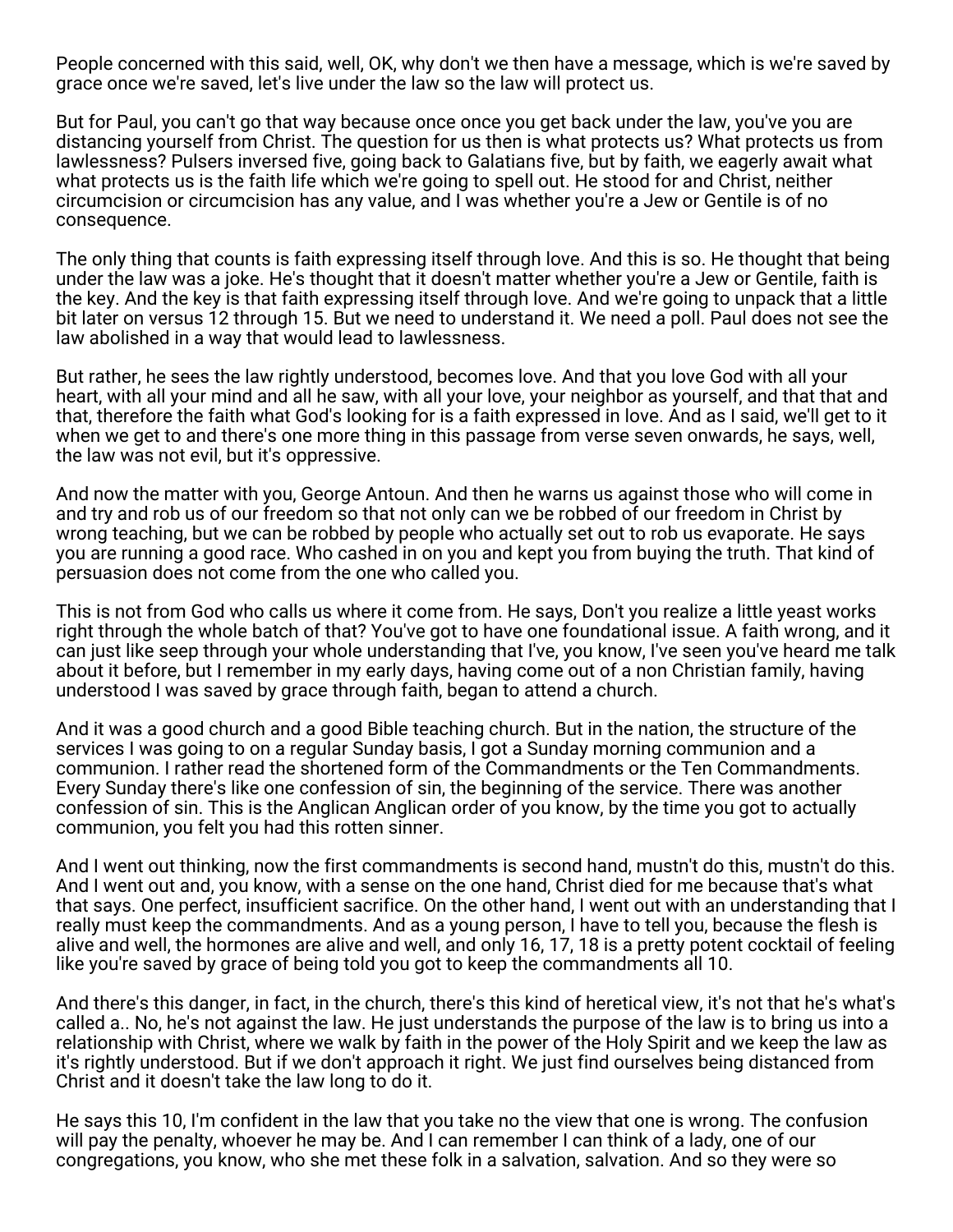diverse, you know, and they just kept at an ad or an ad and they just go straight to the Old Testament, you know, and these are the commandments of keeping the crimes committed in the Sabbath.

And just like it was just signed into to the point where she came into confusion, you know, and obviously our pastors try to work with a helper to understand, but she just couldn't grasp the idea that Grace was sufficient. They're convinced that a better life with Grace, Parslow just said. Now, also verse 11, apparently, some was saying Paul's changed his mind. Paul now teaches that you must be circumcised. And there is you know, there is an answer.

There's some instance which became known of of Timothy being circumcised by Paul. And they're able to say, well, actually, Paul himself has changed this. And he says to them, look, if I'm still preaching circumcision, why am I being persecuted? Because as you recall, this from previous studies, you know, the ones who were the behind the persecution of Paul went the Greeks and one of the Romans that were the Jews. And if if the if the Jews continue to persecute poor, they wouldn't do it if he'd reverted to the Jewish faith.

He says in that case, the fence of the cross has been abolished because his preaching was at the cross, that's his preaching was the cross as answer as agitators and call as possible will be. And he says, answer those, I wish they would go the hallway and emasculate themselves, which is not very nice in Sacramento, but he needed the teaching of Jesus. You whitewash because you brood of. So that's the summary clearly understood, no one being in Afghanistan live on the law.

It's such a yak. It's not a question of being a Jew or a gentile. And we have to watch out because we will get shot at. And I although there are there are groups like Adventism which which are kind of outwardly obvious in terms of this for us, I think we've seen it's more subtle than that. It's those who would would kind of offer it to us a pathway of zeal where where we begin to engage in a religious life, which is actually self righteous past.

You know, if you fast twice a week or if you if you do this, if you go on retreats all the time or, you know, if you if you pray three hours a day or whatever it might be that this is this subtle view, if you really want to please God, this is the path. And in a previous study, I mapped out Colossians to for you at all or it can be pursuit of knowledge of the former philosophy can be ritualism.

It can be mysticism, it can be self-denial. And so punishment in the church has always had different forms of this. What we what we then get to is because I want to do this section, then we'll pause and have some discussion, he says. Then I say, my brothers, you, my brothers were called to be free, but do not use your freedom to indulge the sinful nature rather than serve one another in light of the entire law is summed up in a simple command.

Love your neighbor as yourself. If you keep on biting and devouring each other, watch out or you will be destroyed by each other. So he he calls them to freedom, but he recognizes the danger. That's that's the issue. The key for us, however, is to say, well, you know, I kind of know how to keep the commandments, I know how to try to keep the commandments, you know, you learn what the commandments are and you try to do them.

Not very successful, but, you know, that way and then process to us, but now I want to teach you another way. I want to teach you the way of faith expressing itself through love. I want you to work in the freedom, which is the freedom from the tyranny. And but you've got to learn the principles of how it works. Let's have a look at some passage. Let's go back to Romans 12. Yeah, land of freedom, labor rights, we have to point to the rights, the principle of love, rymes 12, nine and 10.

Pollsters love must be sincere and hate what is evil, cling to what is good, to be devoted to one another in brotherly love, honor one another above yourselves and so on. Love must be sincere hate and we must hate what is evil. Be devoted to one another in love. Romans, 13. First aid policies, but not that remain outstanding, except the continuing debt to love one another, for he loves his fellow man, has fulfilled the law, the commandments do not commit adultery, do not matter.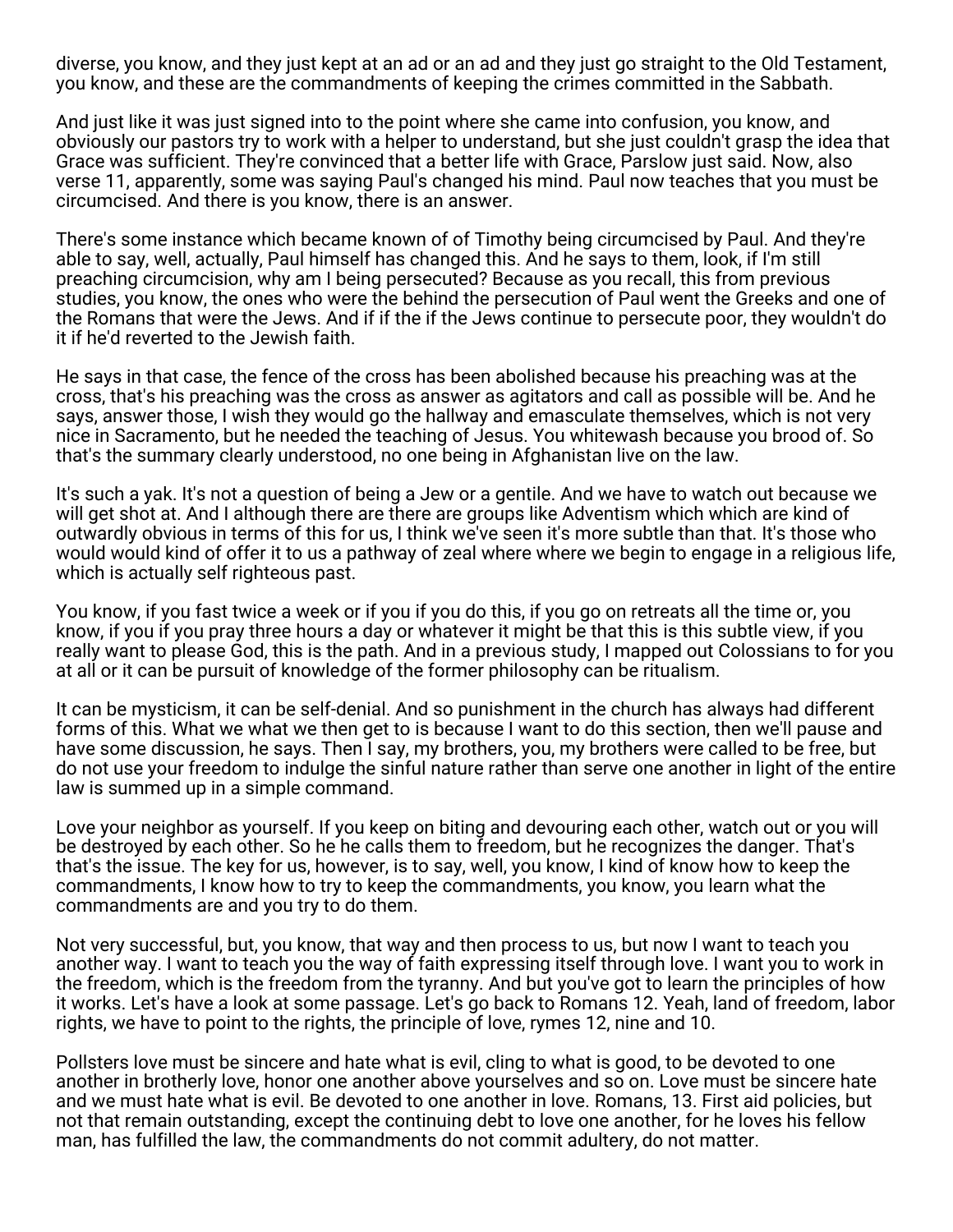Do not still, do not commit. And whatever other commandment they may be summed up in this one rule. Love your neighbor as yourself. Love does no harm to its neighbor. Therefore, love is the fulfillment of the law. Now you may like to exercise over the Christmas break or whatever. When you get a little bit more extra time. Read the book is generating me. Just read that book, but read it with a focus on the whole concept of love.

And understanding that the commandments are means whereby one fulfills the general command to love God with all your heart, with all the man, with all is always, always right, and you love your neighbor as yourself and see the Lord and see the whole issue of concern and love for neighbor being expressed in that this is not reinventing the law. This is not a poll rejecting the law. But this is the poll saying this is what the law is all about.

And in this poll is right where Jesus was at. You remember the stories of the gospels about and the people come up to Jesus and ask you to take teacher teaching. Can you tell us what is what is the greatest of all come out? And he said, well, what do you think it is? And the teacher says, well, in man says, well, you should level with all the God we have with all this. I will always love you.

And he says, you know, you're right. That's the issue of it. It's interesting because if this is the greatest of the commandments, then the greatest sin is to not love God. And not love your neighbor. That's the greatest thing. It's not murder, it's not adultery. It's not. It's the actual rejection of the command to love. Jesus understood that, he understood that you can fulfill the letter of the law and reject the spirit of the law.

And so Paul is right on here. Now, let's let's just pause and think about this for a little while. I mean, when I was a young Christian in my 20s and it was the beginning of what is called relativism, and and there was this it was the beginning of the loan for me from moving away from a rigid view of morality, of right and wrong. And you might be discussing an ethics, you might be discussing telling the truth, and thou shalt not lie.

And when someone was someone else was saying, well, well, yeah, now I think this is a situation where you might lie and lying, so on. And the story which was given about this was, well, let's imagine you're a pilot or an aircraft, the Second World War, the Japanese shoot the plane down, you managed to parachute down and you're your land and you go into a village in New Guinea. And they had men in the village knows who you are because they see you coming down and they decide to hide you.

The Japanese comes up with a machine gun and says, do you have any? We shot the plane, went down. Do you have the airman? Now, if they say, yes, we have him, the Japanese just executed. If they say no. Then they lie, what should a Christian do? All right. So let's have a little discussion right now. What should the head man is a Christian. What should he do? You think you should buy?

But isn't that breaking the commandments, but it's. And love your neighbor as yourself. You want to say you're right, know, the answer is that that the intent of the statement in the law, which says thou shalt not lie or thou shalt not bear false witness, is to not tell the truth for your own advantage over your neighbor to deceive. That's the intent of it, but, you know, profit by it had been it for fun, it's now in the studio.

It is not that you might not love, you know, because if love is the fulfillment of the law, then the loving thing is to sink to save this this person. But I remember the classes, as I said back, the person said, you must tell the truth, even if a customer is like. In other words, that there was this a failure to understand that the purpose of the Carnamah was the expression of love and that there was the commandment in itself.

Have to be rigidly adhered to. Otherwise, we lose a moral basis for developing a morality. And there was this strong kind of support that we should always rigidly adhere to the law and never, never give ground. It's in the commandments. That's what is. Across this work, anyone has been in prison for being situations now that there is a sense that you know what the loving thing is today and the second thing which lacked in the idea and the eye, because this was his fear, if you move away from a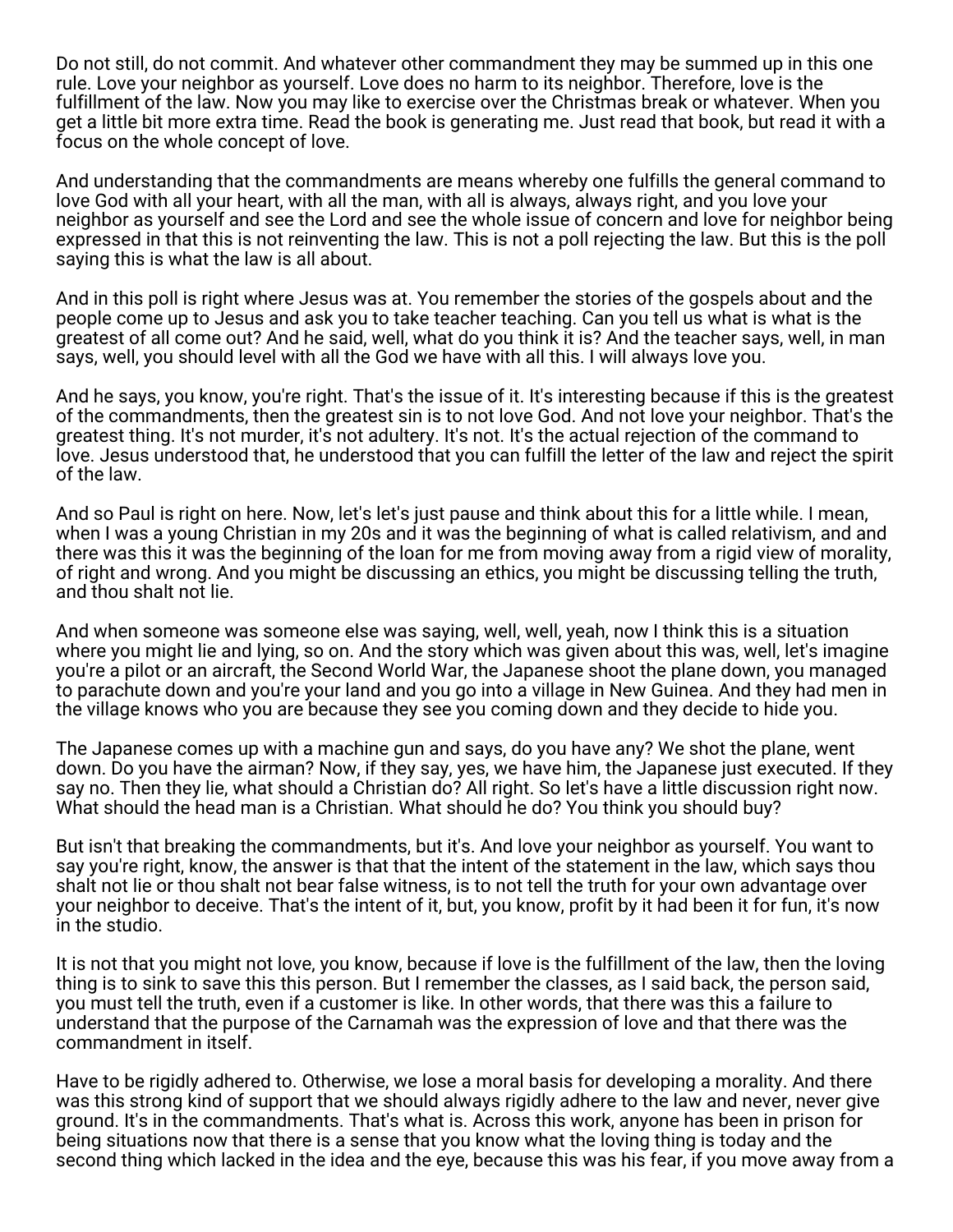rigid view of the law, adherence to the law that you some somehow pull away from God.

Well, that would only be the case. If love is not a sufficient guideline. For us. Because if you work through the commandments one by one by one, and you said, well, you shall not commit adultery, can you love your brother and sleep with his wife? No. So if you're bound by love, you can't break that commitment. Can you steal? Well, you could if you're starving and he has an abundance, but she couldn't take all that he has, and if Jesus is sufficiently concerned, he says, if you got more than you need, take one and give it to someone else.

So and you can work through them one by one, by one by one. And if you rigidly adhere not to the law, but rigidly here to the commandment to love, you will not break a single commandment. It is not a way out, is not a it is not a license at all. It keeps you right where God wants you to be is. We'll see at the end of this. So. So this is issue of the difficulty.

The law is the law is a negative thing. It's thou shalt not. And I love is a positive thing. Thou shalt. And certainly from my own experience, I found that whilst in trying to live a life which please God in a life of faith, I focused on the negative, the negative enticed me to do the very thing I didn't want to do. But once when I could convert the negative into a positive, I felt I could break the power of the negative.

For example, in Jesus is yes, some people are proud because they did not commit adultery. And then he says, yeah, but you you've looked at them with your eyes and so you take the Hollister lasting. Well, again, I can only think of my younger days as a Christian from sixteen through twenty one. And you're young and you, you're aware of everything in skirts, you know, and this is the whole issue of the last of what the Bible calls the last of the eyes is a powerful force of work.

Well, how do you overcome it? Well, you don't have a come by walking down the street saying that last night, last night, that now you've actually got to replace. And this is where we get we're going to get to in the last area. You've actually got to replace the positive with the negative. Now, you might laugh at this and that, but until I could walk down the street and see an attractive young lady see her and say, God, boy, you did a good job there in a sense of attributing something to God.

And I found when I began to do that, I began to put God right there. In that situation. I found it impossible to us those just two things didn't belong in the same time frame. It's like covering until I began to thank God for what I had. I couldn't I couldn't break the desire to have what I didn't have with someone else. My there was this issue of desire to love. And it's like, yeah, if you cover this, then how do you break covetousness?

You break it with generosity. Paula understands this in First Timothy six saying hi and you know, you teach faith, you teach God that God wants to bless the people in your church, wants to bless their businesses and you're encouraging materialism and covetousness. And I said, because if God blesses them, I'll get the money, you know, I'll get him to give it. Not for me. How can you? Don't you? Yeah, I know the other part of the equation.

I said, wonderful, God bless them and I'll preach generosity and I'll go knocking on their doors and bring him out and saying we need money for this. This is business. And if they need it and they want to keep it outside and you're becoming covetous, the love of money is the root of all evil. I'll quote him. But but because the opposite, you know, the opposite of is not is not a poverty mentality, because I've known people who appear to be more capitalist than anyone who's rich.

It's the opposite. It's the love. It's seeing people with whom to be generous. It's the liberating principle of love. If we if we are so free and busy loving others, it's amazing how we don't have to struggle so much about the temptations to sin. I was self focused, self centered. But every one of the things will be a temptation towards this. It's a freedom of. It's a freedom, but it's not it's not freedom which can be abused if you really embrace the concept.

Now, you know, this is I just say one more thing and then we have to turn the tape off for a moment. But, you know, this is the folly of converting faith into a theological presupposition. But if you see the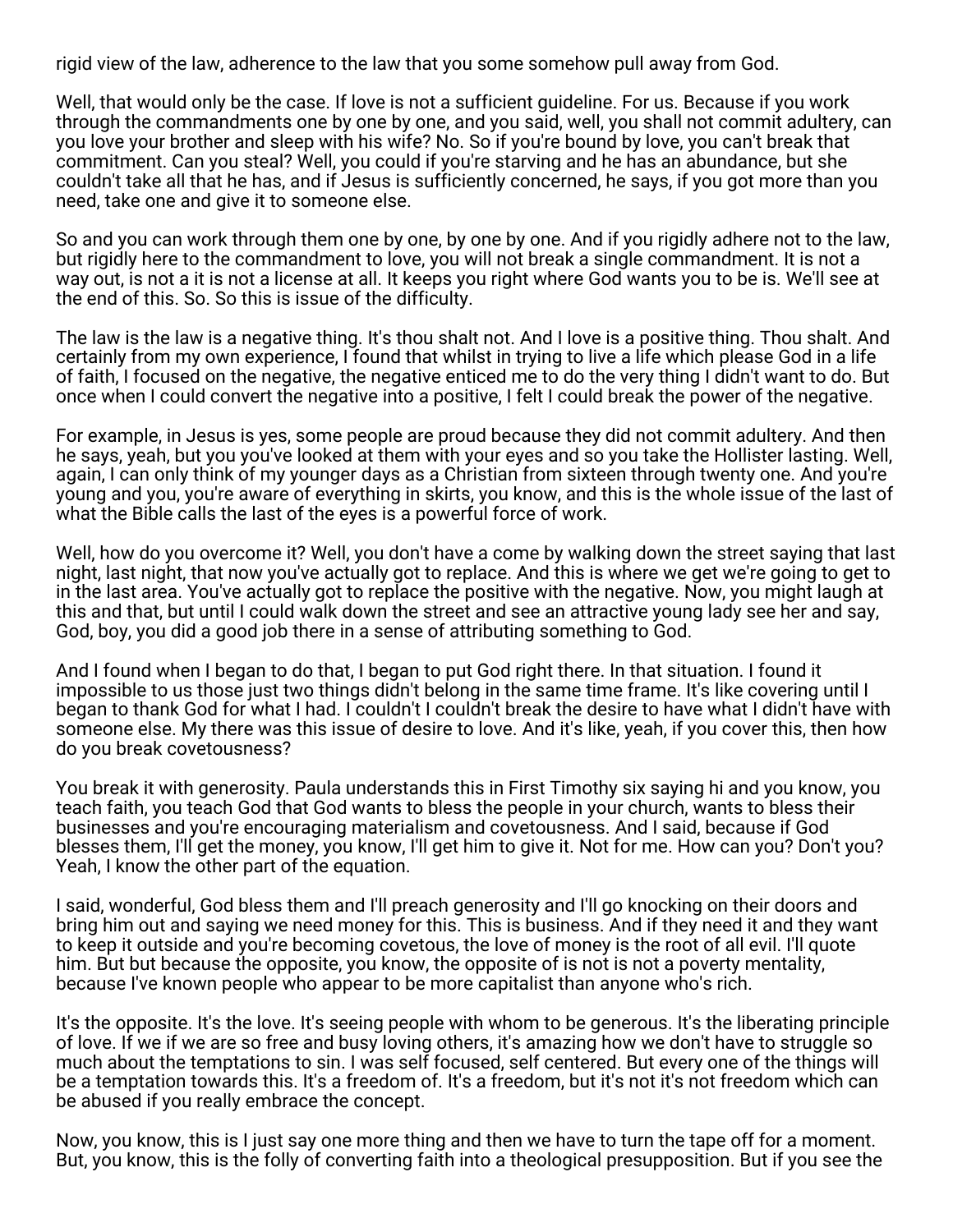Christian faith is right, Dr.. And the pursuit of right doctor and the study of doctrine, then you can break the connection between faith and love. And you establish a connection between faith and truth. And what Paul doesn't say here is the important thing is faith.

Grounded on true is faith expressing itself in love? And the sad thing is that you can have people who love truth more than they love people. In fact, you can have such a love of truth that you have you don't care about people I've met saying that if if I just preach the truth, I don't have to love them. I just got to preach the treatment and that Paul doesn't say that he doesn't believe it. He said, I think what he says, if you really believe the truth, you will be deeply compassionate towards people.

And you can the people I encounter people from time to time who want to sit down and study the Bible with me and talk to theology or talk history battle, and in the end, I find myself saying to them, well, this is amazing, but how does it affect the way you live? What do you mean? And I said, well, you know, you working in the slums, you working with the poor or you you know, you helping people who are struggling with work or whatever it is, you know, what do you actually do with people?

What time do you spend with people? And occasionally I had people say, actually, I'm not really into and people I'm honest in the truth. And what a tragedy that is. All right, why don't we pause the tape for the. We move now to this famous passage dealing with the fruit of the spirit. And it's really in three sections. From 16 through 18, 19 through 21, 22 to 26, so most of them. Firstly, 16 through 18 courses, I by the spirit, and you will not gratify the desires of the sinful nature for the information desires, which it's contrary to the spirit and the spirit was contrary to the sinful nature.

They're in conflict with each other. So you do not do what you want. But if you live by the spirit, you're not under law. Yeah, Paul's understanding is we battle with two things. We battle with what he is called the sinful nature, what he will call the flesh, what you call the old self, the old nature, what has come from the old life. You know, it's like a.. Like environment. It's like there's a law within me because of the law of sin and death.

And it's there. And we have the law and the law, which God has given us. And the problem is that the law is God's given us, which is good in itself and spiritual provokes. More within me of this thing, and he says, I can't. Impose God's law on the law of the sinful nature, these principles which are work with anything to overcome, he says, I've got to engage the spirit for the sinful nature desires.

It's contrary to the spirit, and the spirit was contrary to the sinful nature. They're in conflict with each other. So you do not and you do not do what you want to do. Familiar with the passage in Romans six, seven and eight where you are packsaddle, this says, But if you are loved by the spirit, you are not under law. And the world that there is is the same word I go from which you get the sense that Jesus being led by the spirit, by the devil into the wilderness, by the spirit, into the wilderness, its allowing something to move you.

Or to drag you whatever it is to get into such a relationship with the spirit that we are taking, where we don't want to go because of this information, and that's the that's the imagery that is got. And remember, certain, certain, its leaders and helpers and the flesh doesn't help us, and I'll give you some references if you want to study. And if you look at Romans seven, four, three, six. So Romans seven, four, three, six.

And Romans, eight one, three, four, five. We've got time. Let's let's turn back to Romans seven. Versus said brothers, you also got to look through the body of Christ that you might belong to another to him who was raised from the dead in order that we might be referred to God for when we were controlled by the sinful nature of the sinful passions aroused by the law working in our bodies so that we bore fruit for death.

But now, by dying to what band once banned us, we are released from the law so that we serve in the way of the spirit and not in the old way of our written code or the law. So we transfer it. Now it becomes clear if we get that inside or inside verses one through four. Therefore, there's now no condemnation for those who are in Christ Jesus, because through Christ Jesus, the Lord, the spirit of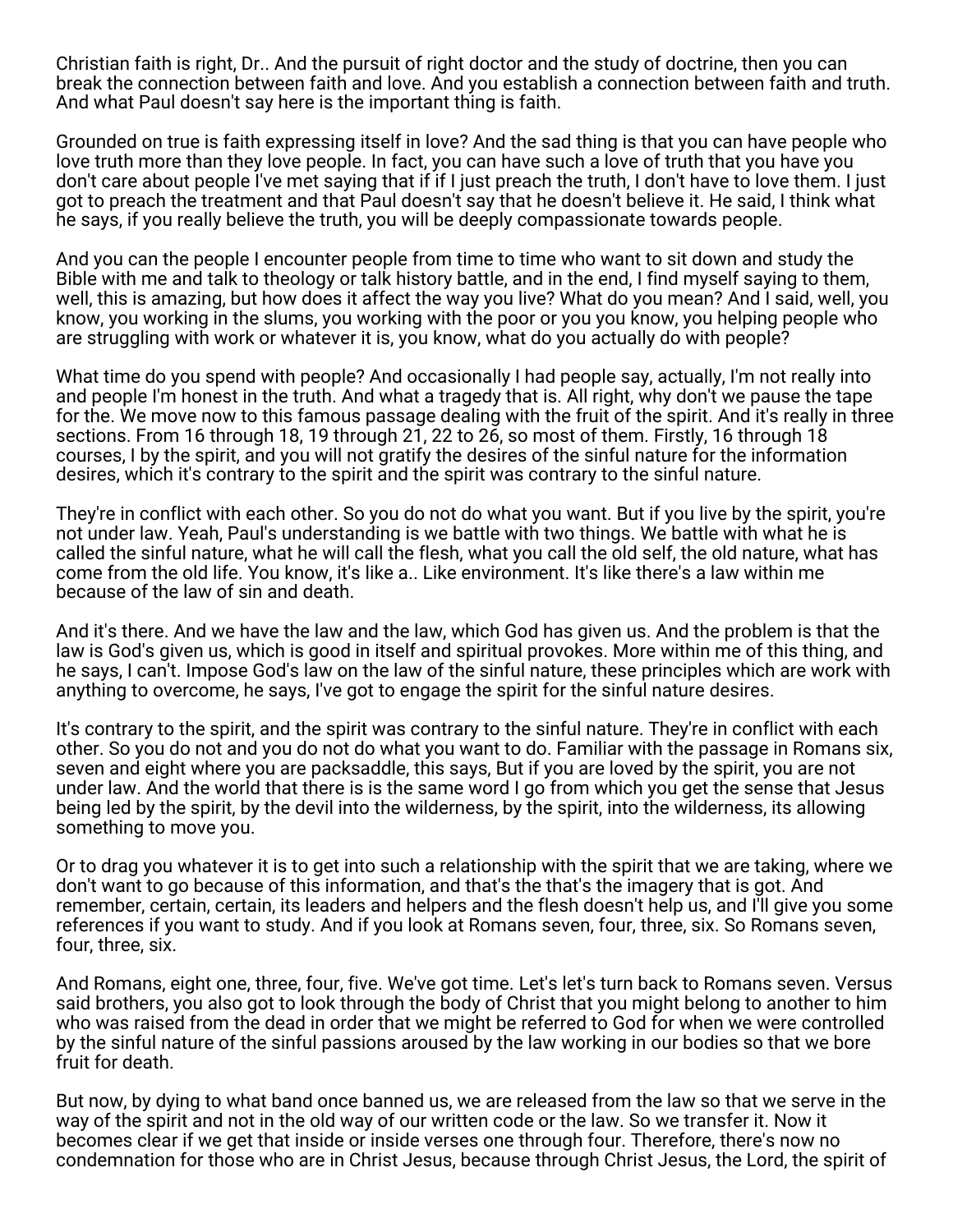life.

Has set me free from the lure of sin and death for what the law was powerless to do and that it was weakened by the sinful nature God did by sending his own son in the likeness of sinful man to be a sin offering. And so he condemned sin and sinful man in order that the righteous requirements of the law might be fully met in us, who do not live according to the sinful nature, but according to the spirit. Those who live according to the sinful nature have their mind set on what the nature desires to those who live in accordance with the spirit, have their mind set on what the spirit desires, that's moving away from the negative to the positive.

And what is God want not not does what God not want. That's that's the issue. The mind of the sinful man is death. But the mind controlled by the spirit is life and place. The sinful mind is hostile to God and does not submit to God's law, nor can it do so. That is controlled by the sinful nature. Cannot please God. You, however, are controlled not by the sinful nature, but by the spirit, for the spirit of God lives in you and so on.

And this is an expansion of Galatians. So if you go back to Galatians five. What we can say again is that the goal is to escape being led by the law and led by the Flash to be led by the spirit. So that's the goal. That's truly freedom versus 19. Now, how do you how do you know if you're led by the flesh? Well, he tells us the access to this information are obvious. Sexual immorality, and which I think is pointier.

Which which is sexual in a very general term account, embraces all forms of sex or sexual immorality, whether whether it be heterosexual or homosexual, what is the general term of morality? So there are obvious sexual immorality, impurity, debauchery, idolatry, witchcraft, hatred, hatred, discord, jealousy, fits, fits of rage, selfish ambition, the senses, dissensions, factions or divisiveness, envy, drunkenness, orgies and the like. Now, what you're saying is the obvious, that these are acts of the flesh.

There's not much controversy about it's obvious. I read here, as I did before, that those who live like this will not inherit the kingdom of God if they hold their fingers in their turn. Back to First Corinthians six. Example of this would be for us here. Let's turn first Corinthians six nine, Dinanath the Wicked will not inherit the kingdom of God to not be deceived, neither the sexually immoral or Adelitas or doubter's male prostitutes, the homosexual offenders, thieves, the greedy drunkards and slanderers, the swindlers will inherit the kingdom of God.

And that is what you were. It's a full fledged. It's it's obvious. And so he's saying life in the spirit is not keeping the law straight into the flesh. It's being led by the spirit. Now, if you move, this is the difficulty, so if you move, the further flash are obvious. But if you say, well. Shirley, I want to know if I don't keep to the law, how will I know whether I'm sitting or not if I don't live rigidly by the commandments?

You know, the story of how do I know if I'm breaking the law of the Sabbath or whatever it is? Six hundred and twenty one explanations of what you can do to break the Sabbath, how you know and pulseless. It's not that difficult tonight. It's obvious. Persons' covetousness stickups got an alcohol problem. The drunken. The envious jealous is you don't need the law in that sense to expose the fact that your what you're doing is of the flesh.

But the fruit of the spirit. He says it's Lovejoy, peace, patience, kindness, goodness, faithfulness, gentleness, self-control and such things, there's no law. There's nothing to gain these days what it's like to be led by the spirit you had a problem with. So stupid, really, but anyway, I can't believe it, so and it was a fill in the blank. Give give the nine furtiveness and I confused gentleness and meekness. And by the time I put a gentleness and meekness, which are the same translation of two different ones, I had no room left for self-control.

So I got the learn the protest against this first order for those who belong to Christ, who have crucified the central nation with passions and desires. What does that mean? We have said we have died to living this kind of life. That's what we were. That's where we were. We invested in baptism. That's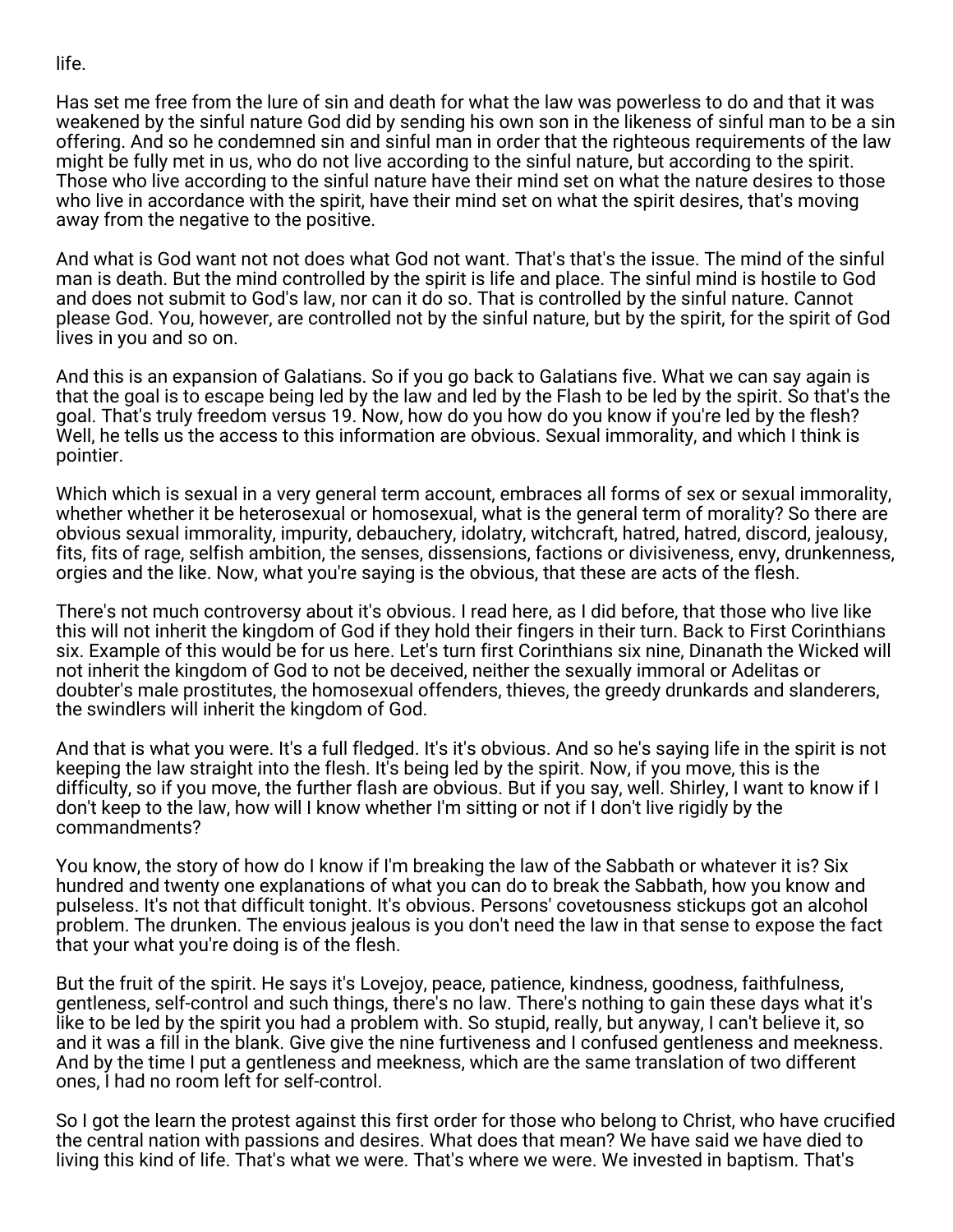back to Rome. And six, we died to living the life we used to live. I've chosen to die to living a life controlled from my sinful desires.

Sounes. Twenty five, we live by the spirit, let's keep in step with the spirit. Now, this is this. Let's walk by the spirit, this very instant Greek word at this point, what it means to walk by the spirit. It's the Greek word. Here is the word taken from the military as they march in line. And, you know, if you are because I was in the cadets for years at school and and that's that's the point I got.

Stop me on this, because last I said in church last Sunday morning, last Friday night, I went to the fortieth anniversary of my school, you know, so I won't get distracted by the cadets. You know, you meant to march down the street in a straight line, not just straight that way, but straight sideways. And there's only one day you can y you can do it if you keep your eye on the person who's to your left.

Or to the right kind of in which it was, but if you keep your eye there and the one next to you keeps running, the one next to you, you're walking the straight line. As you watch what the market is doing, you keep in step. And to work in the spirit is to keep your eye on what God does. And if we keep focused on what God does, we will not do what the flesh does. See, what God does is expressed in love and joy and peace and patience and kindness and goodness, faithfulness, gentleness and selfcontrol, and it's what the spirit will naturally do for us.

But I will have to be set on him. And you get it in the Ephesians, you get in cautions, we either look up or we look down and look up or we look at the old life. That's where our eye is and where we watch. It's it's a sense of the life and the spirit. If insane I features is off six years, then it's not become conceded, which knows we don't need to look at what Gottstein look at someone else provoking giving each other.

It's this question of humility, keeping an eye where God wants us to be. We're going to get to the Philippians series preaching at one stage. You know that it's royal. It's where we're looking. Looking back, looking forward, looking in, looking at we need to keep an eye on what God that's what God wants, what God says and so on. And because you end up for parole in freedom with the freedom is a view. My looking at the law, we're looking inside what, that once.

But I had a conversation today with someone and I didn't like the language I was hearing. The language was, well, I have to decide what I want. Now, listen to this for 10 minutes, and in the end, I said, no, you don't have to decide what you want. You have to decide what governs and maybe what God wants and what you want to. That's that guy. You're looking in the wrong place. If you look in that place, you'll have great difficulty hearing government trying to speak to you.

Because the flesh, the simple designs are all there, they're potent things. They take me away from fight, they take you to the place, I take you to yourself. And and to live by faith is to really commit yourself to not looking at the law. Maybe the way you brought up. Continuing, looking to cross, looking to what the spirit of Christ is doing, wants to today. And in faith, believing that that's what he did.

That's what I want to hear. And it is a sense of being led by the spirit with the one in front of you leading you and you're keeping your eye on him. And Susan, he is fixing your eyes on Jesus. The pioneer and perfect are fine, so if you tonight, as we finish this year, if you're just in this area of your life, you're on set and ask God to show you Jesus, what would he do?

Can you can you imagine Jesus doing what you're contemplating doing? She can see him doing the if the loving thing to do. It's an expression of his love for God is love. She can see him. If it's expressed in that, then maybe that's what God wants you to do. If you know Jesus out of his love for God would never do what you're proposing. There is no God. I close with an illustration. I remember a fight twice as happened, I was with a man once, the woman that came to me and said, God's God's telling me to go to Africa on a mission trip.

I don't know when I'll be back, but I'm going to sell some stuff and get. And I said, what about what